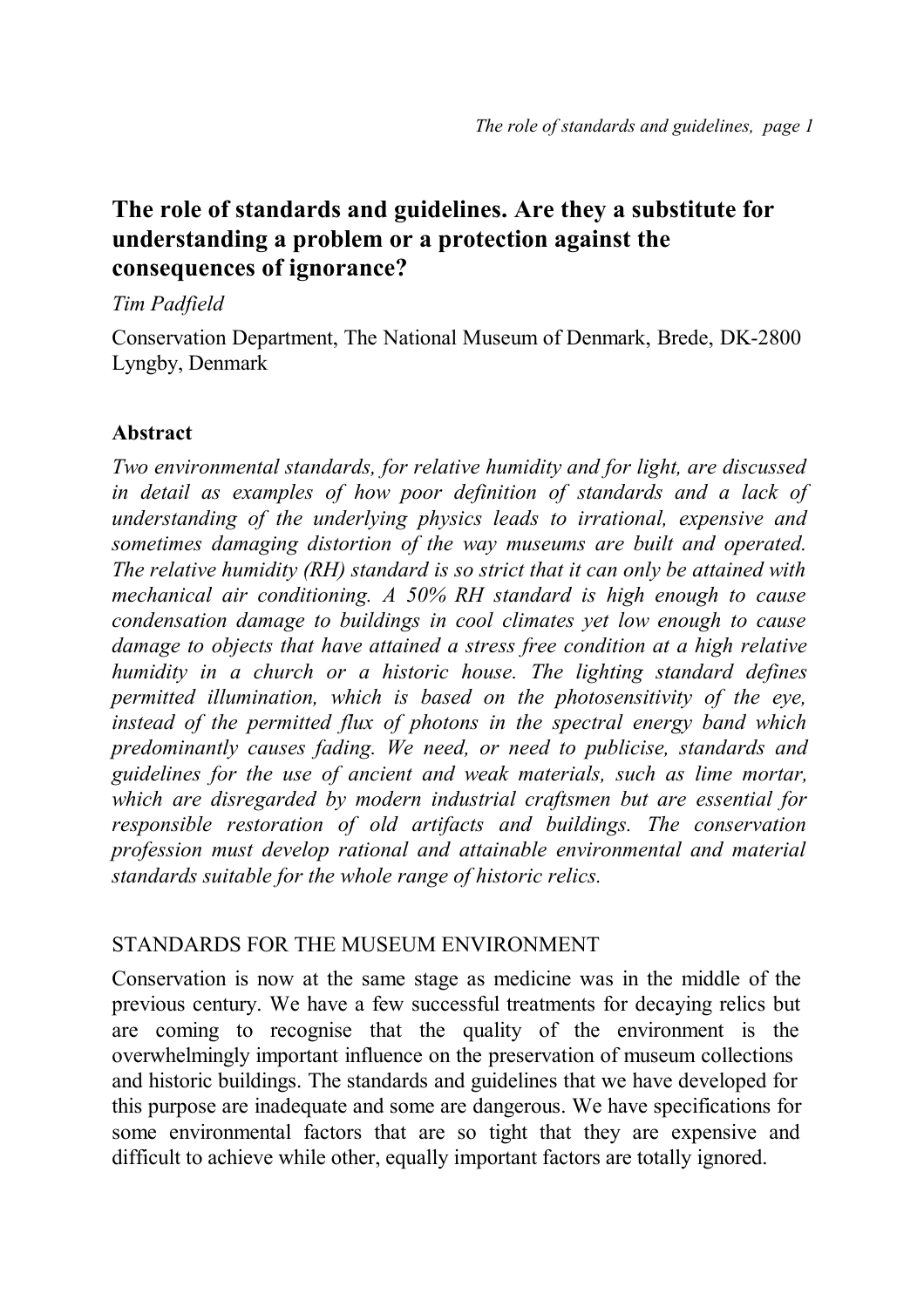We have settled, without any real debate or formal agreement, on standards for museum climate which are now widely used as a legally binding specification in loan contracts for temporary exhibitions and in the design of new museum galleries. Some conservation standards have evolved like industrial standards, after the convening of a committee, the completion of tests and the presentation of a draft standard for discussion. The standards for archives and for storage of photographs are good examples of this deliberate process. Other standards, some of the really important ones, have evolved from pronouncements by respected experts which have fossilised into dogma through repetition in review articles and keynote speeches to conferences.

# THE RELATIVE HUMIDITY STANDARD

The relative humidity (RH) in museum galleries holding a variety of materials is usually set at 50 or 55 percent. The reason for this standard is difficult to find because the values have been redefined so many times in the literature. Repetition has enforced a concensus that few now dare to challenge. My view is that there should not be a standard value but rather a sensible method for arriving at a value.

The National Gallery in London holds 58% RH in its exhibition rooms. This value was chosen after measuring the water content of pieces of wood that were exposed in the galleries before air conditioning was installed. This water content was then translated into the corresponding equilibrium RH. This was a simple and ingenious way of arriving at an average value, over a period of time set by the dimensions of the wooden blocks. The air conditioning was thus installed in a spirit of true British conservatism: continue with a value that was already known not to be disastrous. A similar experiment in a museum in Egypt would have led to the equally rational choice of a relative humidity around 30%.

The National Gallery RH is unusually high for a museum. It is fortunate that the building itself is apparently able to endure such a high RH in winter. There are plenty of buildings suffering damage caused by winter humidification even to the 50% standard.

Figure 1 shows a bird's eye view of the Arts and Industries Museum in Washington DC. This building was designed as a museum in the mid nineteenth century, with ingenious use of the towers for ventilation. The advance of technology brought an orthodox air conditioning system with electric boilers for winter humidification.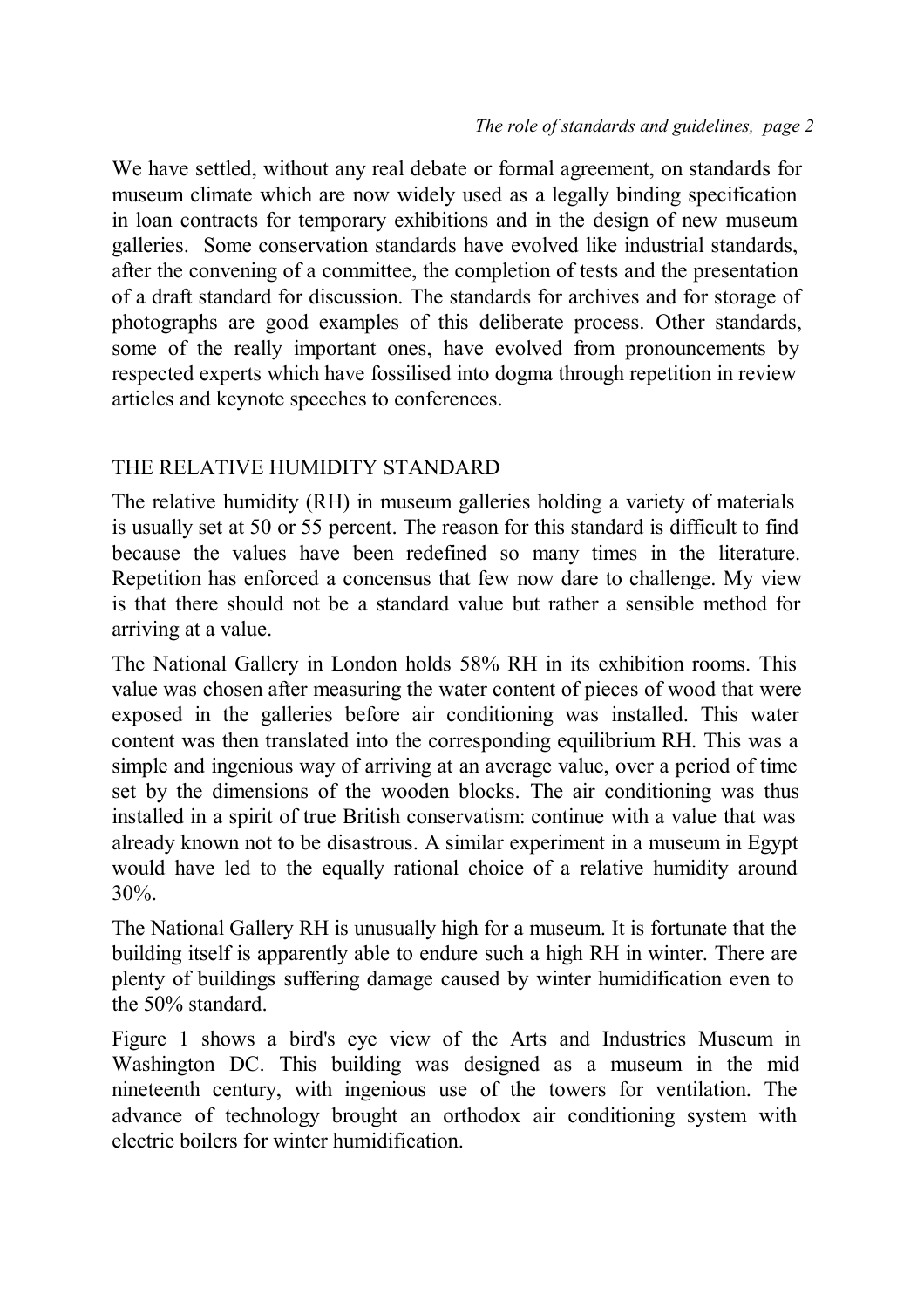

Figure 1. The Arts and Industries Museum of the Smithsonian Institution, Washington D.C. Winter condensation in the roof was succeeded by rainfall in the galleries as the spring sunshine distilled the accumulated water out of the roof panels. This is an example of the unexpected consequences of renovating an old building according to modern standards of fire resistance and thermal insulation and modern standards for museum climate.

The museum's roof was replaced in the late nineteen seventies. The new roof soon showed a magical ability to shower rain down on the interior in bright spring sunshine. The reason for this phenomenon is a fascinating illustration of the problems that arise when the whole apparatus of modern materials, modern standards and modern regulations are applied to ancient things. The old roof was replaced by a box-sandwich construction of two layers of plywood enclosing mineral fibre insulation. The outer surface was of lead-coated copper. The wood was impregnated with a mixture of water soluble salts for fire and rot resistance. A polyester membrane was laid on the bottom plywood as a vapour barrier. In winter, humidified air penetrated through generous cracks in the construction and cooled as it penetrated the porous insulation. Water condensed into the upper plywood, assisted by the hygroscopicity of the salts. When the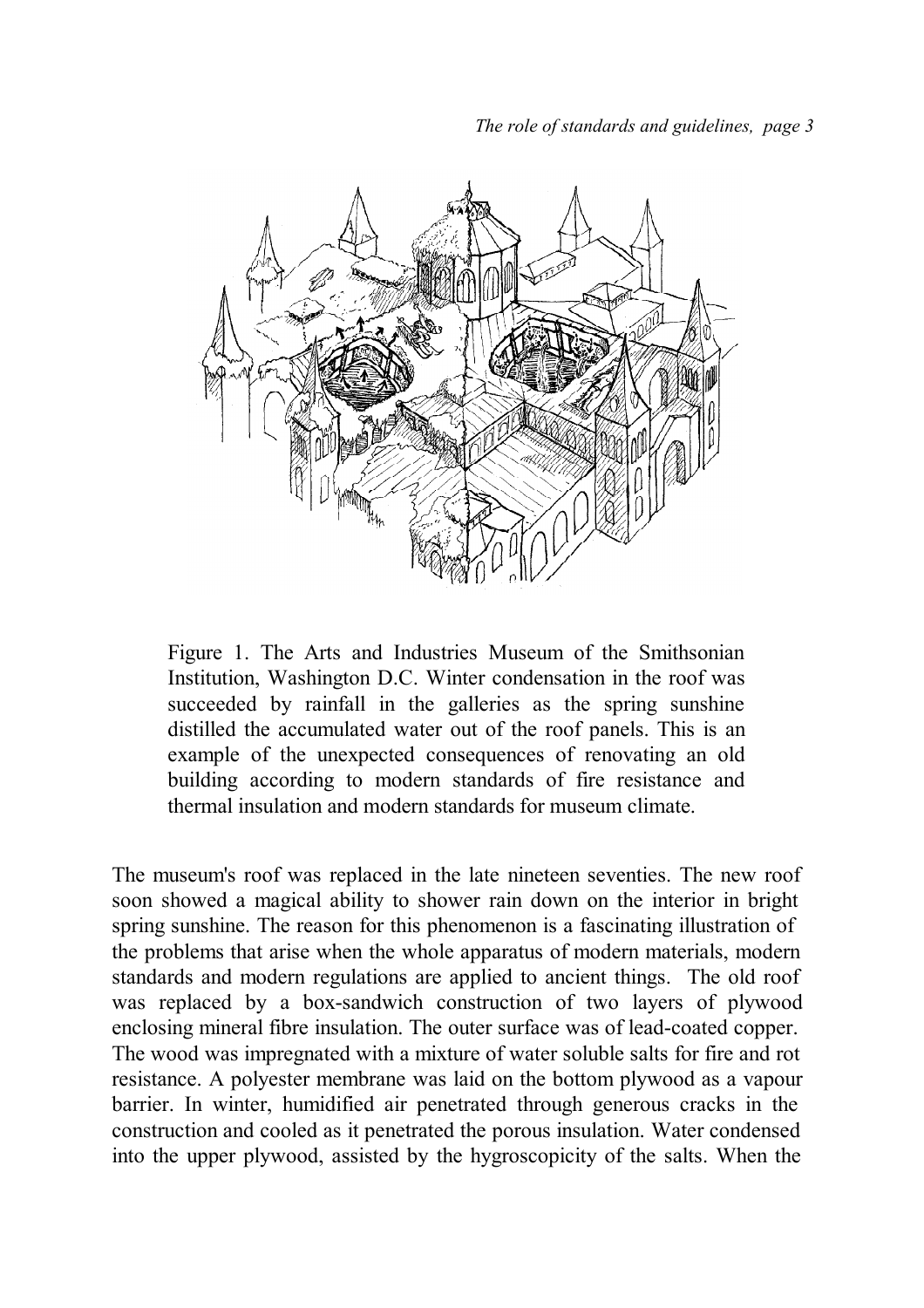warm spring sun heated the grey metal roof to 80ºC, the water evaporated from the warmed plywood, diffused through the porous insulation and condensed on the membrane. The hydrophobic polyester sheet held large drops of condensate on its gentle slope. At a crucial instant the drops fused and accelerated, cascading dramatically into the galleries below.

This was a relatively benign example of a widespread phenomenon. The danger to historic buildings and to new museums, from this, often hidden, phenomenon is not always appreciated by architects and engineers. The apparently innocuous 50%RH standard is in fact a very unusual stress on a building's structure. We get a hint about how we should be designing new museums from the fact that old museum buildings made of porous brick or stone, without insulation, seldom suffer condensation damage. Now we run into the difficulty that the rest of the world has moved on. It is normal practice to specify an air barrier in modern construction, and an air barrier is often specified in reconstruction. The unconsidered use of modern materials, techniques and standards is at least as great a threat to old buildings as is neglect.



Figure 2. The altar of Gierslev church, Sealand, Denmark. The panel has been moved away to show the structure. The paint has hardened over wood that has always been exposed to a high relative humidity. The paint flaked when the panel was taken for repair to a workshop maintained at 55% RH.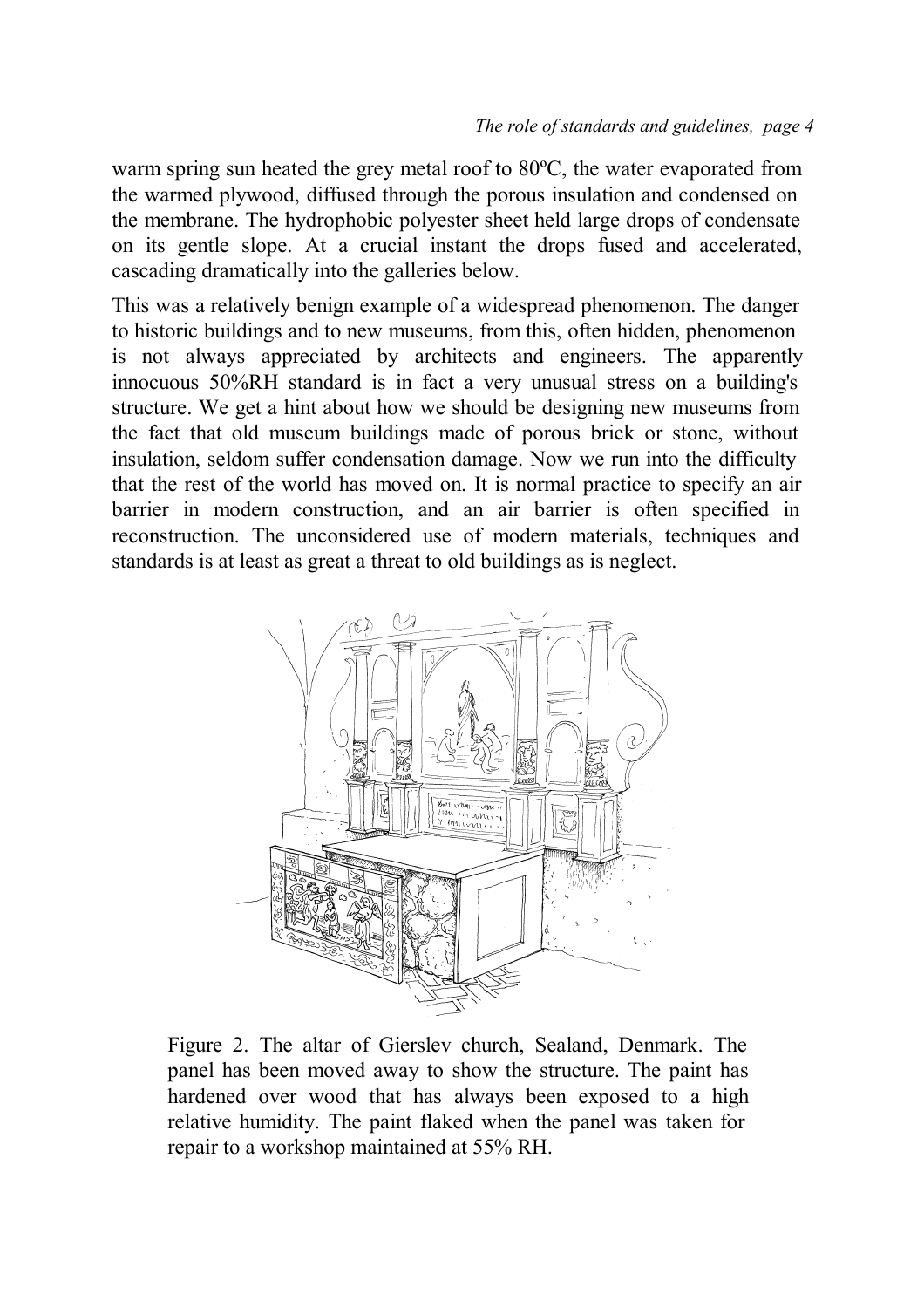You may think that I am arguing for a lower relative humidity standard for the sake of the museum building, but let me now describe an example where an even higher RH than 58% is necessary and the building does not suffer at all.

Figure 2 shows the altar of the church at Gierslev in Denmark. The altar, which is a rough masonry structure, has a 16th century painted panel of pine wood fixed on its front. The paint was peeling. The bottom of the frame of the painting was glistening wet when it was removed and there was rot on the lower part of the frame and at one place on the back of the panel itself. It was brought to the National Museum, wrapped in polyethylene and put aside to acclimatise slowly to the 55% relative humidity of the workshop. As the panel dried out the paint began to rise in tents above the wood. Clearly the paint had hardened in its youth over wood of high moisture content. We had to repair the painting in a humidified plastic tent in the workshop. We then returned it to the church to hang in a discretely ventilated mounting system that screened it from the damp stone and allowed free air circulation behind the panel. Two visits to the church in the following year showed no further damage to the picture but very few, tiny patches of orange fungus on the modern wood used to mount it. The ambient relative humidity is fairly steady at 75% throughout the year. This seems to be safe if the temperature is kept low. An important weakness in our relative humidity standard is that it assumes a comfortable room temperature and does not allow the possibility of extending the safe zone through manipulation of the temperature. The combined influences on organic growth of RH, temperature, air movement and the nature of the substrate is a vitally important subject that is neglected by conservation scientists.

This 75%RH is surely the highest realtive humidity that we can allow in a building housing historic treasures. But what about Skoklosters castle in Sweden? Here we know that the relative humidity is 100% through the winter because there is a layer of ice on the wallpaper. The ice does no harm: it evaporates in the spring. If the house were warmed a little to reduce the relative humidity, ice might still form and, instead of evaporating, melt, damaging the eighteenth century wall covering.

So now we have examples where 50%RH is too high, 70% is too low and 100% is just right. Am I mocking the standard with strange exceptions? Not at all. I am trying to demonstrate that a fixed RH standard, or a set of fixed points for different materials, is wrong but that an agreed proceedure for arriving at a sensible specification is worth discussing.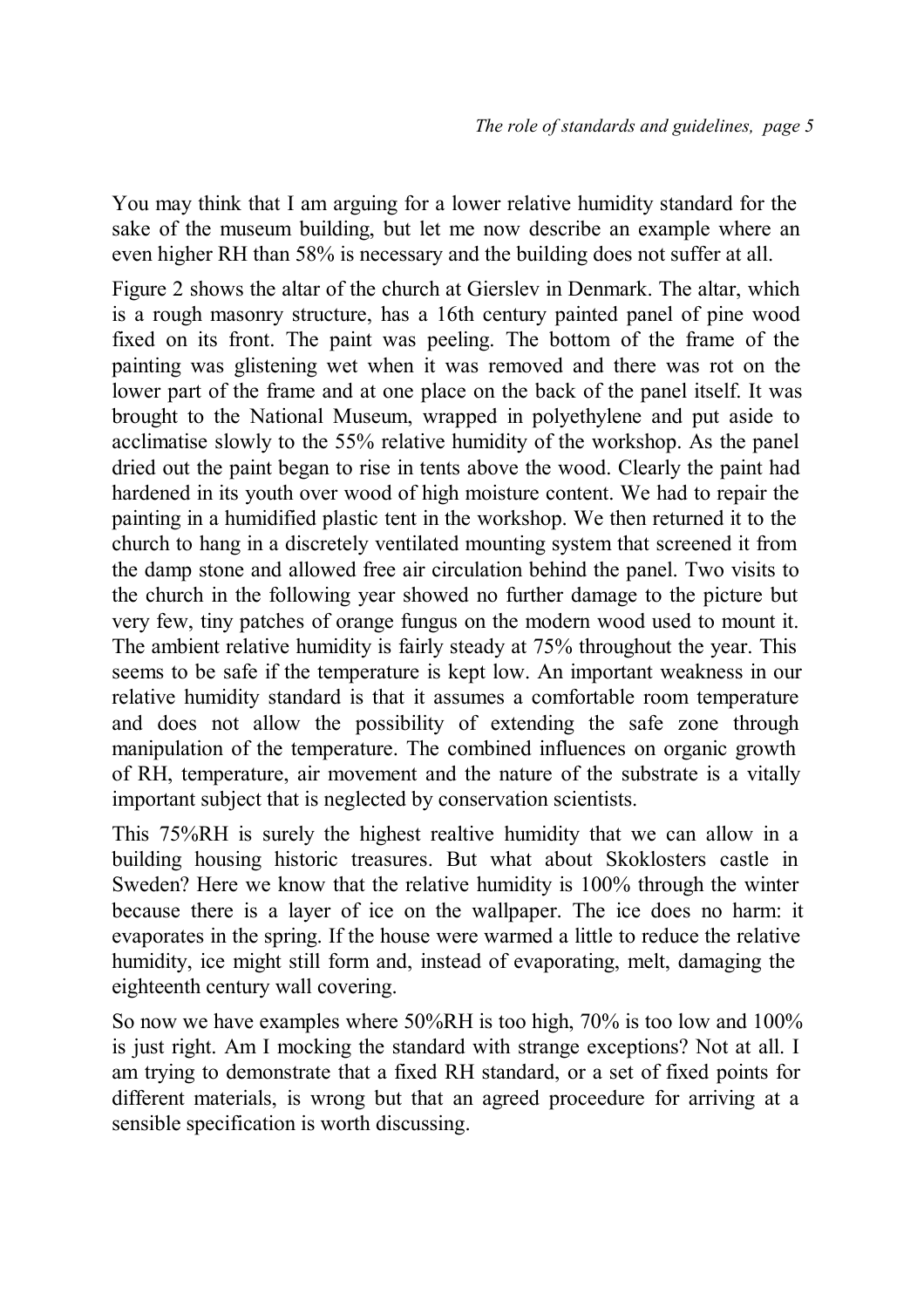#### LIMITS OF VARIATION OF RELATIVE HUMIDITY

Another troublesome aspect of the climatic standard is the tight limits set for the variation in RH, whatever the average value may be. This can be as tight as  $\pm$ 2%RH and is seldom greater than  $\pm$ 5%. The evidence that this tight control is really necessary is scarce, but not non-existent. In a recent conversation with the custodian of a church with painted walls, I learned that the rate at which paint particles tumbled from the vault to the floor increased markedly when the heating was started up before a service. A glance at the thermohygrograph charts showed that the temperature increased about three degrees and the RH fell about five percent during these events. The flaking of the paint is caused by salt recrystallisation in the porous plaster. We know that salt dissolution and recrystallisation is a subtle process that needs only small cycles of atmospheric RH. On the other hand Stefan Michalski argues, in a forthcoming paper to the Washington meeting of the ICOM Conservation Committee (August 1993), that the ambient RH must wander about forty percentage points away from the RH at which the object attained a stress free condition before physical damage is likely to occur in well constructed objects. A variation of  $\pm 20\%$  is unlikely to cause damage. My experience with the poorly adherent paint of the Gierslev altar, recounted earlier, is approximately in agreement with this evaluation of risk. Given the uncertainty about the response of individual objects it is not surprising that conservators involved with specifying a museum climate settle for tight limits. It then becomes the engineer's job to design the equipment.

The result of the prevailing museum environmental standards is a very expensive gallery, filled with the rumble, whirr and hiss of advanced equipment that is intended to hold the relative humidity constant within about 2%. The couriers guarding national treasures, whose travel diaries now resemble those of major opera stars, swing their psychrometers and mutter about unacceptably dangerous conditions, 5% away from the agreed RH. Down below in the engine room, puzzled technicians read computer printout covered in red numbers.

Meanwhile, a rising tide of general irreverence has forced museums to encase all their objects in glass boxes, which are quite capable of holding a perfectly stable RH. The standard for room climate makes no allowance for the far superior stability conferred by enclosure. The concept of the relative humidity buffer, so widely known as a technique for stabilising showcases, can also be used to stabilise rooms, if they are built with hygroscopic walls. Mutual buffering by objects crowded together in store rooms allows very stable relative humidity control, and a slow drift of temperature, with the use of simple equipment and very little energy. Such simple ideas remain unexplored because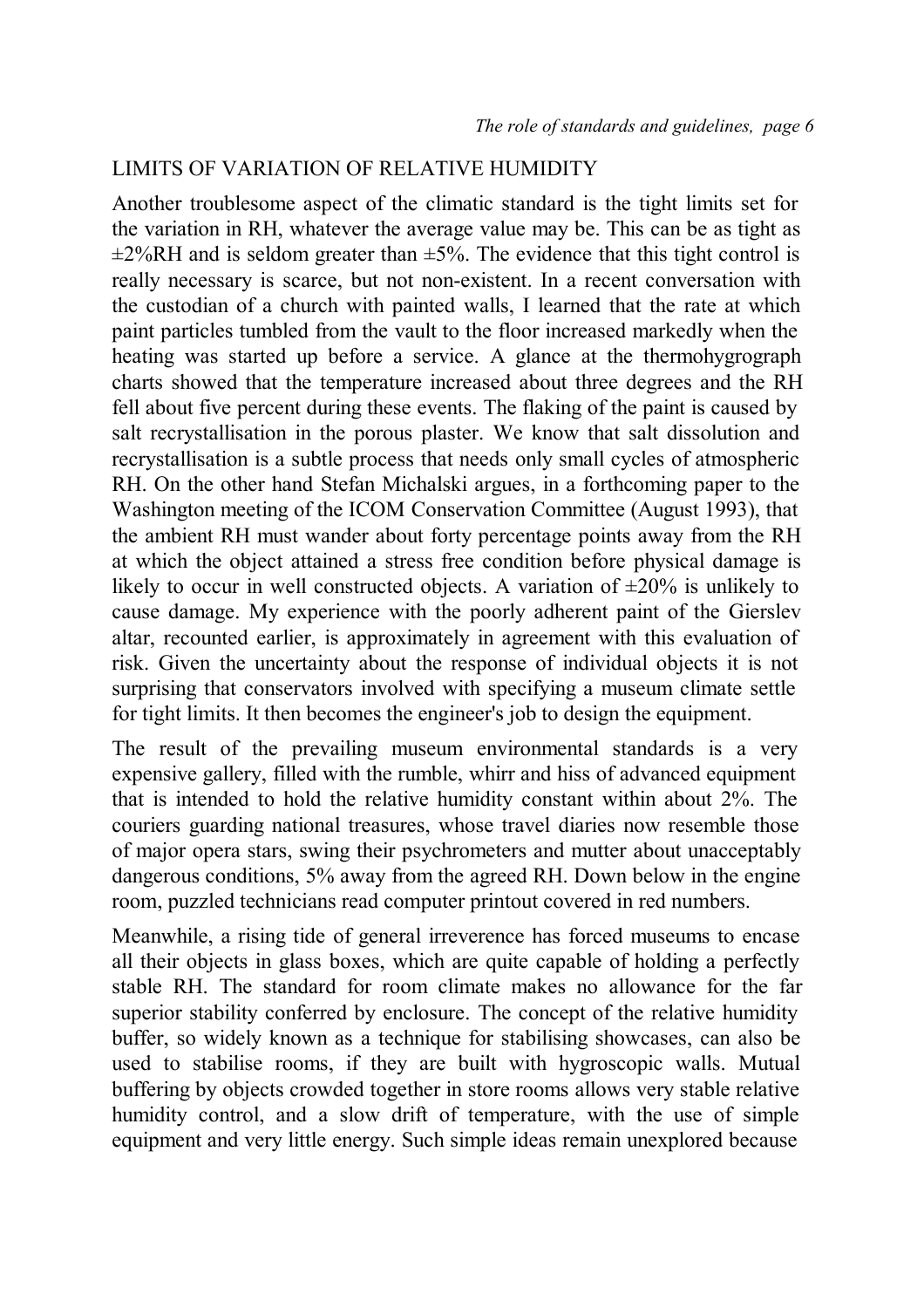of our belief that mechanical methods can solve all our environmental problems.

Ideally, the RH standard should be a property of each individual object, not of an empty room awaiting the setting up of an exhibition. According to this way of thinking each object is assigned its ideal environment, and its environmental limits, as far as that can be judged, and then the set of objects destined for a particular exhibition hall or site can be examined for the best compromise climate. This sounds unrealistic, but it is exactly what we do when evaluating a proposal for installing heating in a church, where we demand a high RH for the sake of the painted wood and the wall paintings.

The guidance on humidity that is available to museum managers and architects is, I think, far below the quality that we could achieve by coherently presenting our present knowledge. Poor understanding of humidity fundamentals encourages the imposition of standards that are wrong, or needlessly strict, in the particular circumstances, because people who do not understand the issues tend to shelter behind semi-official standards so that they cannot be blamed if things go wrong. This attitude inhibits the use of cheap, alternative methods of climate control. I do not doubt that the present relative humidity standard has caused unnecessary investment in expensive and complicated equipment.

#### STANDARDS FOR LIGHTING

Let us now look at the lighting standard. This is usually based on Garry Thomson's recommendation (in *The Museum Environment*), itself in agreement with earlier authorities, of 50-200 lux, according to material. This standard has prompted many an angry memorandum from conservators complaining about 70 lux in the costume collection. If this 70 lux comes from a tungsten lamp it does less damage than 10 lux from a blue sky. Here again the problem lies in the conservator's or architect's acceptance of the standard as a mere number, without understanding the underlying photochemistry.

The lighting standards define the permitted illumination of the surface of the object, defined in lux. The fading of a dye, however, proceeds according to the number of photons absorbed by the material, weighted according to the energy distribution of the photons (with a certain dependence on temperature, relative humidity and oxygen concentration). In general, higher energy photons, such as those that give the eye the impression of blue light, are more effective in causing damage. A lux meter is not much impressed by this blue radiation because the radiation that it detects is weighted according to the sensitivity of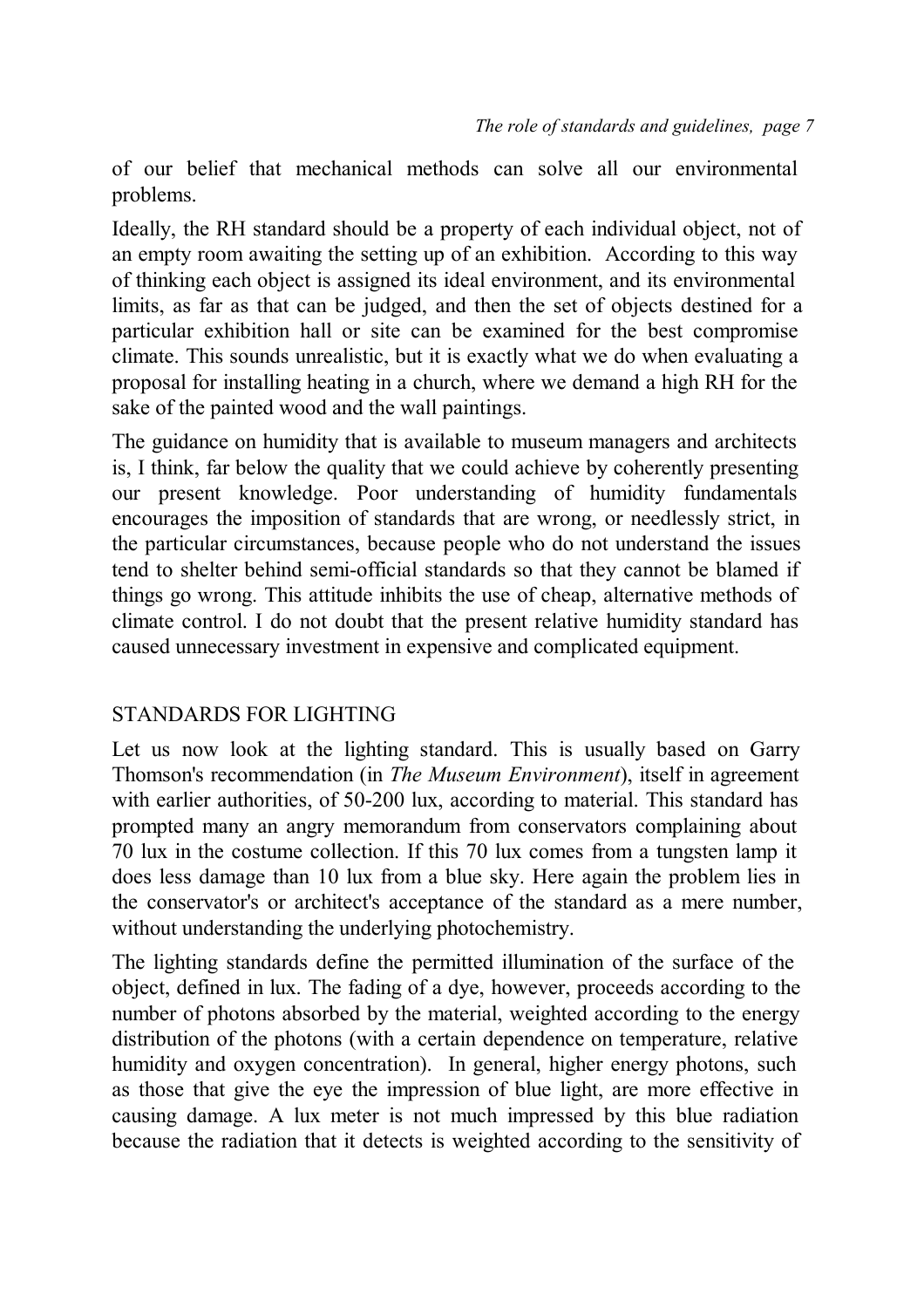the human eye, which peaks quite sharply around 550 nm, corresponding to yellow-green light. Daylight from a blue sky, without direct sunlight, has about twenty times as much blue radiation as incandescent lamplight at the same lux value.

I suggest that radiant energy in the blue part of the spectrum would be a better guide to the aggressiveness of lighting. The fading of many, but not all dyes can be considerably reduced by filtering out some of the blue light. A good deal of blue light can apparently be removed without catastrophic loss of æsthetic appreciation because both daylight and tungsten light are accorded a colour rendering index of 100% in the standard tests.

The lighting standard is illogically based on illumination of the object. The observer responds to the luminance of the object, which is the light coming from it. The lighting standard should ensure that objects can be seen in enough detail to satisfy the viewer. Black writing on white paper can be seen clearly with 20lx of incident light. A fossil leaf on the surface of a lump of coal would be invisible under this light intensity. A practical advantage of a standard based on luminance is that it is easy to measure. The lighting standard was developed with a view to preserving paintings and textiles. The pioneering work on the fading of colours was done on tapestries and watercolours. It is easy to measure the light incident on a painting but much more difficult to measure incident light in other types of exhibition, because most objects are in display cases and guarded by ingenious electronic devices and stiff locks.

The present standard is an intensity. Fading is cumulative: it depends on the light dose, regardless of rate. There are practical difficulties in keeping track of an object's cumulative light dose but there are simple procedures that markedly reduce exposure to light. It is surprising how seldom rooms are completely darkened outside exhibition hours. This simple practice could well be stipulated as a standard for museum exhibitions.

Light is the most powerful unavoidable degrading agent we have in museums, all the more sinister because its action is not dramatically fast. Exhibition designers are fretting at what they regard as the dismally low light levels they are allowed. Art critics praise the boldness of new museums that let in the light and blow away the fusty image of the traditional museum. More exhibitions are being fitted into old houses with lots of windows. Lastly, the prevailing taste for pulling in the public by exhibiting exotic eastern treasures under palm trees photosynthesising under purple spotlights should persuade us that it is time to reassert the importance of museums as repositories, holding the material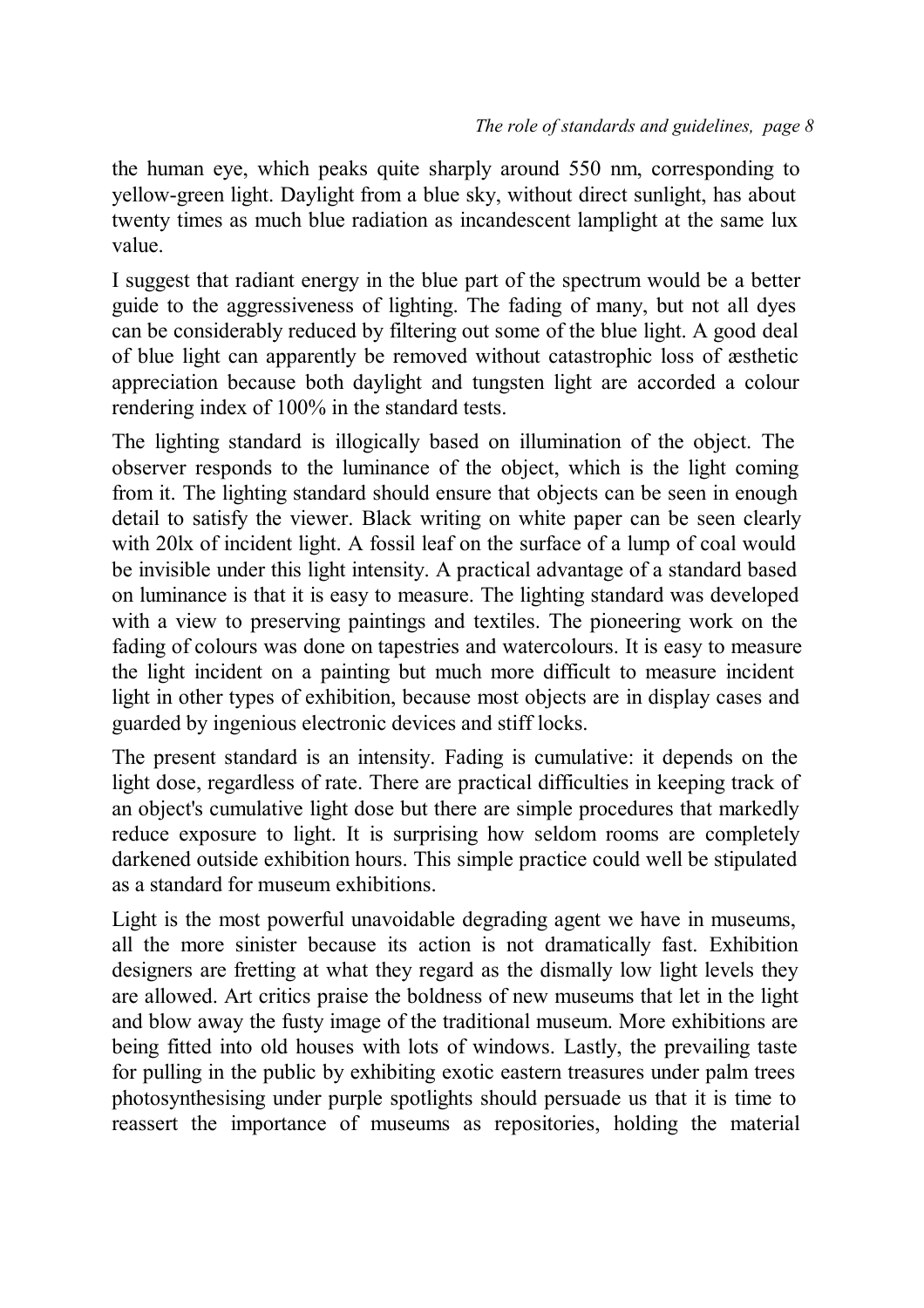evidence of the past ready for reinterpretation by the scholars, as well as the entrepreneurs, of the next generation.

# STANDARDS FOR MODERN CONSERVATION MATERIALS

When we turn to standards for modern materials used in repair and conservation, there are some encouraging examples of standards developed for the conservation trade. The paper and photographic conservators have developed standards for paper and board for framing and enclosure. Since there are no standards for the quality of artist's paint, and unenforced standards for the amount of chemicals left in photographic prints after their half minute wash, we find ourselves in the amusing position, at least where modern art is concerned, that conservation materials will far outlast the treasures that they enclose.

# STANDARDS FOR BUILDING AND DISPLAY MATERIALS

In the less sheltered world of building and exhibition design, the situation is not so encouraging. We borrow half-relevant standards developed by big industries. There is a set limit to the concentration in room air of formaldehyde that can outgas from glued wood products, but we have no standard for the concentration of acetic acid vapour, which outgasses from all wood. The first named chemical damages people, the second damages only museum objects (according to present knowledge). We have not yet done the research necessary to justify setting standards for showcase materials. We resort to empirical testing of materials by locking them up in a damp test tube with bits of copper, lead and silver, thus testing for the risk of a very limited set of corrosion reactions. The lack of standards for exhibition materials is a perpetual irritation to me because the craftsmen and architects who build our exhibitions are used to being ruled by standards and won't take seriously my opinion that they should not use wood, not even wood products that conform to the formaldehyde limit.

#### STANDARDS FOR OBSOLETE MATERIALS

When I suggest to exhibition architects and painters that they should use methyl cellulose based paint with a chalk filler instead of the ubiquitous, smelly and greasy looking emulsion paint, they tell me they don't know how to use these old fashioned materials, and are not keen to learn.